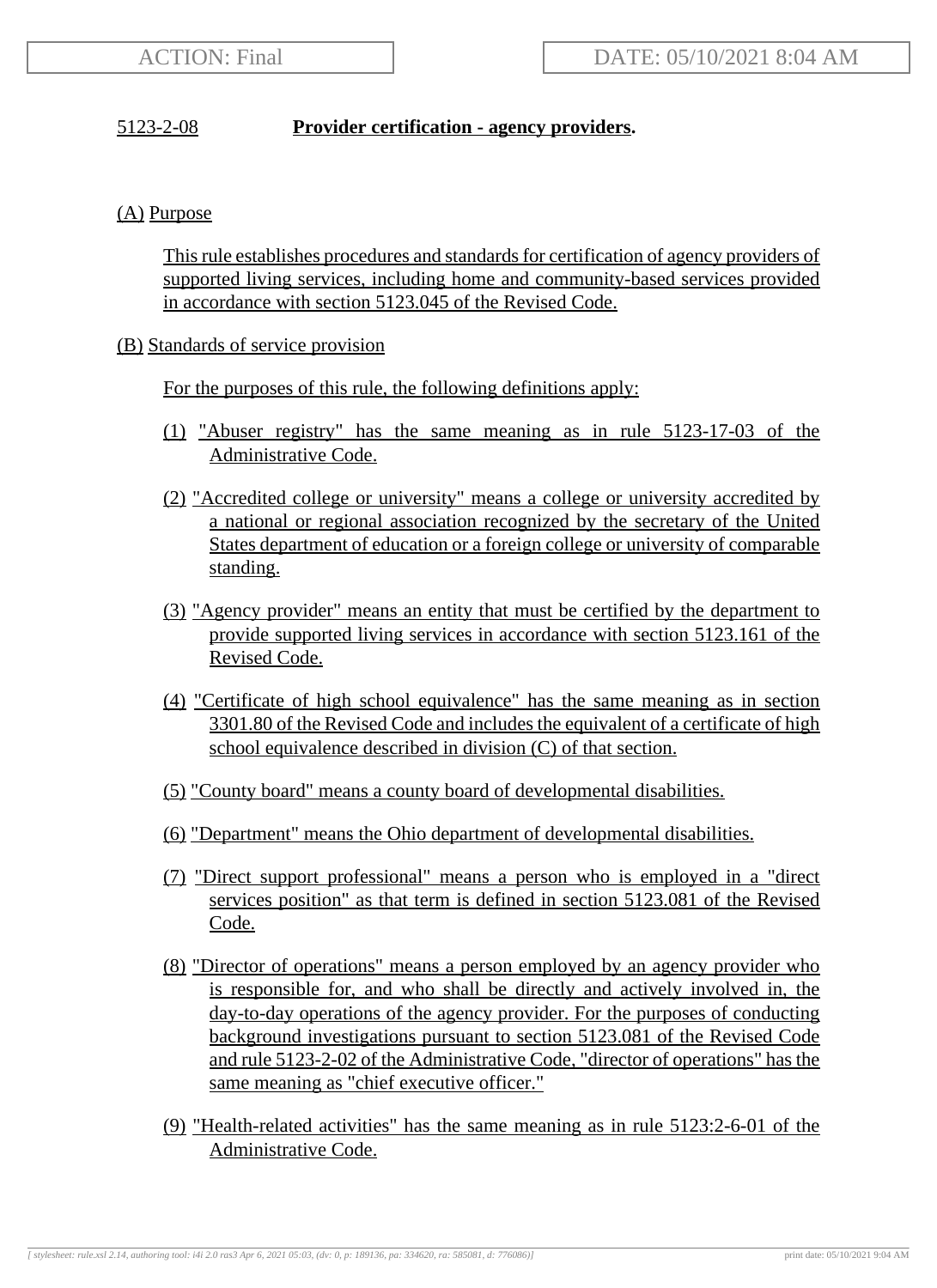- (10) "Home and community-based services" has the same meaning as in section 5123.01 of the Revised Code.
- (11) "Independent provider" has the same meaning as in rule 5123-2-09 of the Administrative Code.
- (12) "Individual" means a person with a developmental disability or for purposes of giving, refusing to give, or withdrawing consent for services, his or her guardian in accordance with section 5126.043 of the Revised Code or other person authorized to give consent.
- (13) "Individual service plan" means the written description of services, supports, and activities to be provided to an individual.
- (14) "Major unusual incident" has the same meaning as in rule 5123-17-02 of the Administrative Code.
- (15) "Provider network management module" means a component of the Ohio medicaid enterprise system platform, maintained by the Ohio department of medicaid at its website (medicaid.ohio.gov), used by providers of services to submit change requests online.
- (16) "Provider services management system" means the electronic portal, maintained by the department at its website (dodd.ohio.gov), used by providers of services to apply for certification and submit required information and documents.
- (17) "Related party" has the same meaning as in section 5123.16 of the Revised Code.
- (18) "Service and support administrator" means a person, regardless of title, employed by or under contract with a county board to perform the functions of service and support administration as set forth in section 5126.15 of the Revised Code and who holds the appropriate certification in accordance with rule 5123:2-5-02 of the Administrative Code.
- (19) "Specialized services" means any program or service designed and operated to serve primarily individuals with developmental disabilities, including a program or service provided by an entity licensed or certified by the department. If there is a question as to whether an entity is providing specialized services, an agency provider may request that the director of the department make a determination. The director's determination is final. Programs or services available to the general public are not specialized services.
- (20) "Supported living" has the same meaning as in section 5126.01 of the Revised Code.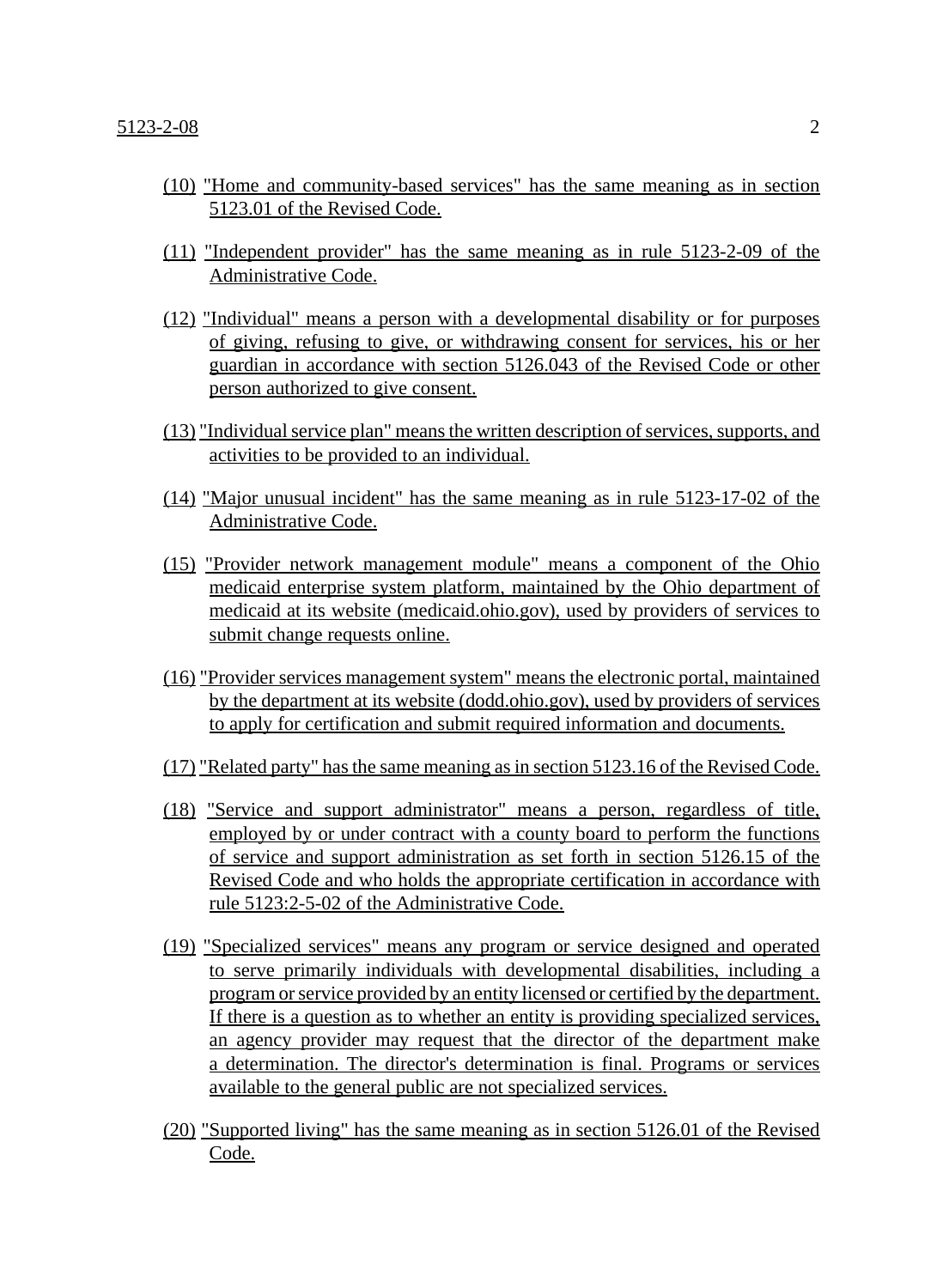- (21) "Unusual incident" has the same meaning as in rule 5123-17-02 of the Administrative Code.
- (22) "Volunteer" means a person who donates time, effort, and/or talent to meet a need or advance a mission of an agency provider and who is not paid or otherwise remunerated by the agency provider. "Volunteer" does not include a family member, guardian, friend, or other associate of an individual simply interacting with that individual.

#### (C) General requirements for agency providers

An agency provider shall:

- (1) Be in good standing with the Ohio secretary of state as a for-profit corporation, nonprofit corporation, limited liability company, or limited liability partnership.
- (2) Obtain and maintain a medicaid provider agreement with the Ohio department of medicaid when the agency provider intends to provide home and communitybased services.
- (3) Comply with the requirements of this rule and other standards and assurances established in Chapter 5123. of the Revised Code and rules adopted pursuant to that chapter.
- (4) At the point of application for certification and upon request by the department, provide proof of a continuing line of credit in the agency provider's name in an amount of at least ten thousand dollars.
- (5) At the point of application for certification and upon request by the department, provide a certificate of a continuing policy of general liability insurance in an amount of at least one million dollars which includes coverage for individuals' losses due to theft or property damage.
- (6) Provide and maintain in the provider services management system or provider network management module, as applicable, the agency provider's current physical address, telephone number, and electronic mail address.
- (7) Provide to the department via the provider services management system or provider network management module, as applicable, within fourteen calendar days of occurrence, the name, date of birth, and social security number for any person newly acquiring a financial interest of five per cent or more in the agency provider (including a direct, indirect, security, or mortgage financial interest).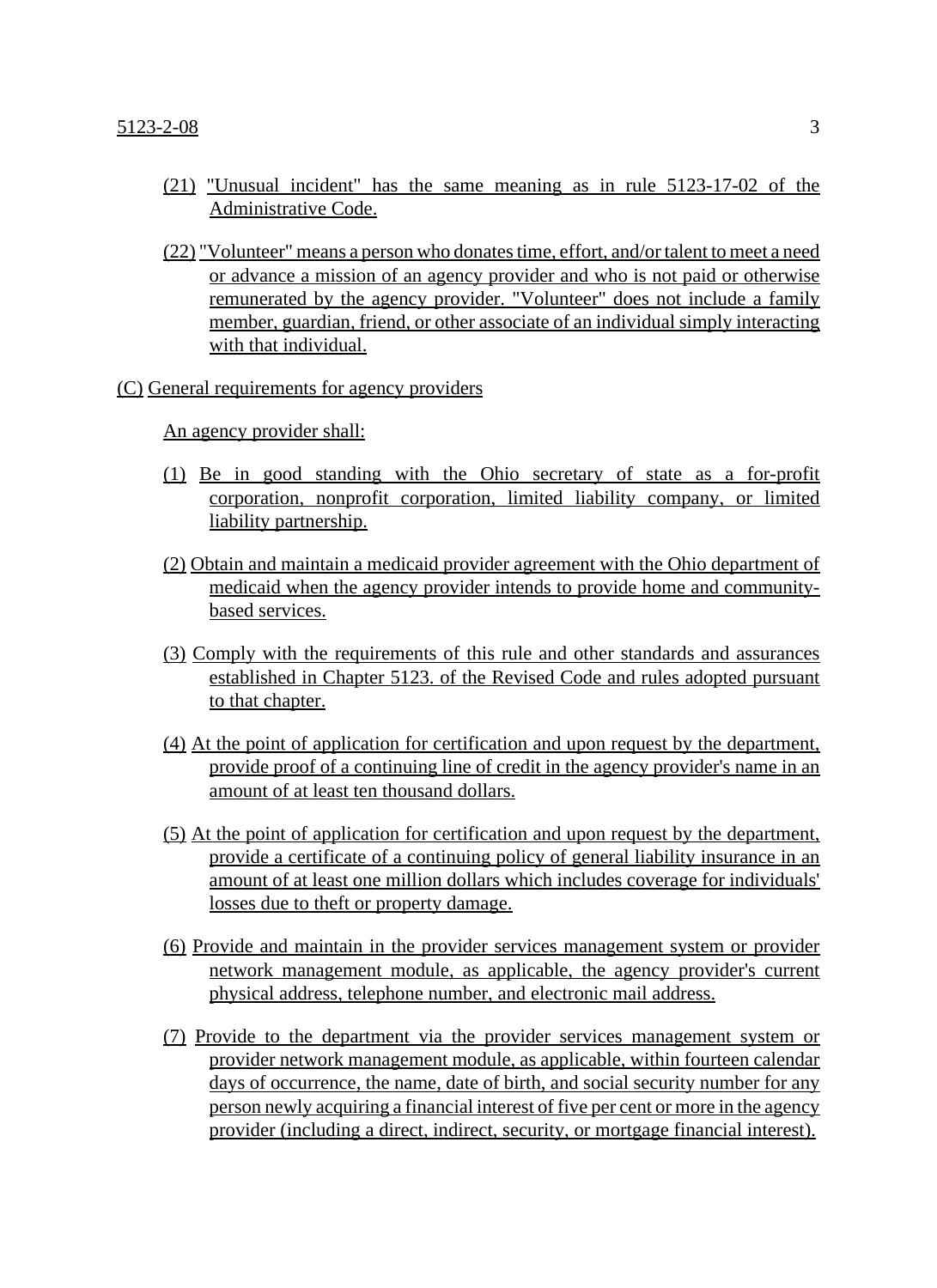- (8) Notify the department via the provider services management system or provider network management module, as applicable, within seven calendar days of any bankruptcy petition for which the agency provider is the subject and provide related documents to the department upon request.
- (9) Participate as requested by the department in service delivery system data collection initiatives.
- (D) Management of the agency provider
	- (1) An agency provider shall have written policies and procedures that address the agency provider's management practices regarding:
		- (a) Person-centered planning and self-determination;
		- (b) Individuals' satisfaction with services delivered;
		- (c) Internal monitoring and evaluation procedures to improve services delivered;
		- (d) Supervision of staff;
		- (e) Training plan described in paragraph (F)(1) of this rule;
		- (f) Service delivery;
		- (g) Background investigations for employment in accordance with rule 5123-2-02 of the Administrative Code; and
		- (h) Volunteers (when the agency provider engages volunteers).
	- (2) An agency provider shall demonstrate that the agency provider has an established internal compliance program to ensure compliance with requirements for:
		- (a) Provider certification in accordance with this rule;
		- (b) Background investigations and appropriate actions in accordance with rule 5123-2-02 of the Administrative Code for its director of operations, supervisors of direct support professionals, direct support professionals, and when applicable, volunteers;
		- (c) Service delivery, service documentation, and billing for services in accordance with Chapter 5123. of the Revised Code and rules adopted pursuant to that chapter for supported living services and the specific home and community-based services provided; and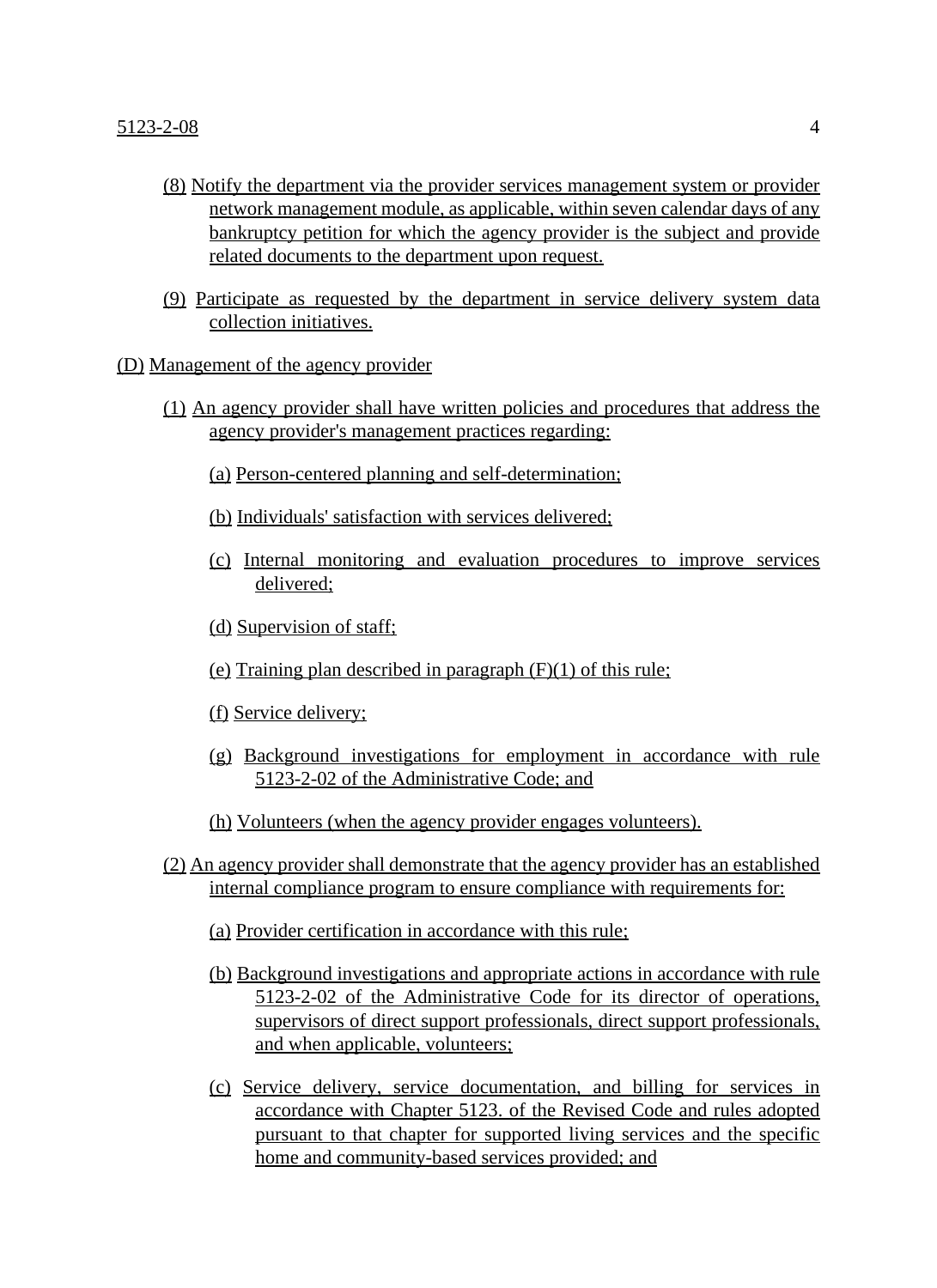(d) Management of individuals' funds.

- (3) When an agency provider is governed by a board of directors, board members shall:
	- (a) Ensure the fiscal integrity of the agency provider by reviewing and approving the agency provider's annual audit, if otherwise required, or annual financial statements and by monitoring the agency provider's financial status including trends and challenges;
	- (b) Review and evaluate all compliance review reports by the department or a county board and the agency provider's response, including the plan of correction;
	- (c) Monitor the effectiveness of the agency provider's internal compliance program described in paragraph (D)(2) of this rule; and

(d) Promote the delivery of high-quality services.

#### (E) Employment of staff

An agency provider shall:

- (1) In addition to employing a director of operations who meets the requirements set forth in paragraph (H) of this rule, employ at least one other person for the purpose of providing services.
- (2) Comply with applicable federal, state, and local regulations, statutes, rules, codes, and ordinances pertaining to employment of staff including, but not limited to, wage and hour, workers' compensation, unemployment compensation, and withholding taxes.
- (3) Be current in payment of payroll taxes, workers' compensation premiums, and unemployment compensation premiums.
- (4) Conduct background investigations and take appropriate actions in accordance with rule 5123-2-02 of the Administrative Code.
- (5) Annually notify in writing, each of its staff members explaining the conduct for which the staff member may be placed on the abuser registry and setting forth the requirement for each staff member who is a supervisor of direct support professionals or a direct support professional to report in writing to the agency provider, if he or she is formally charged with, is convicted of, pleads guilty to, or is found eligible for intervention in lieu of conviction for any of the offenses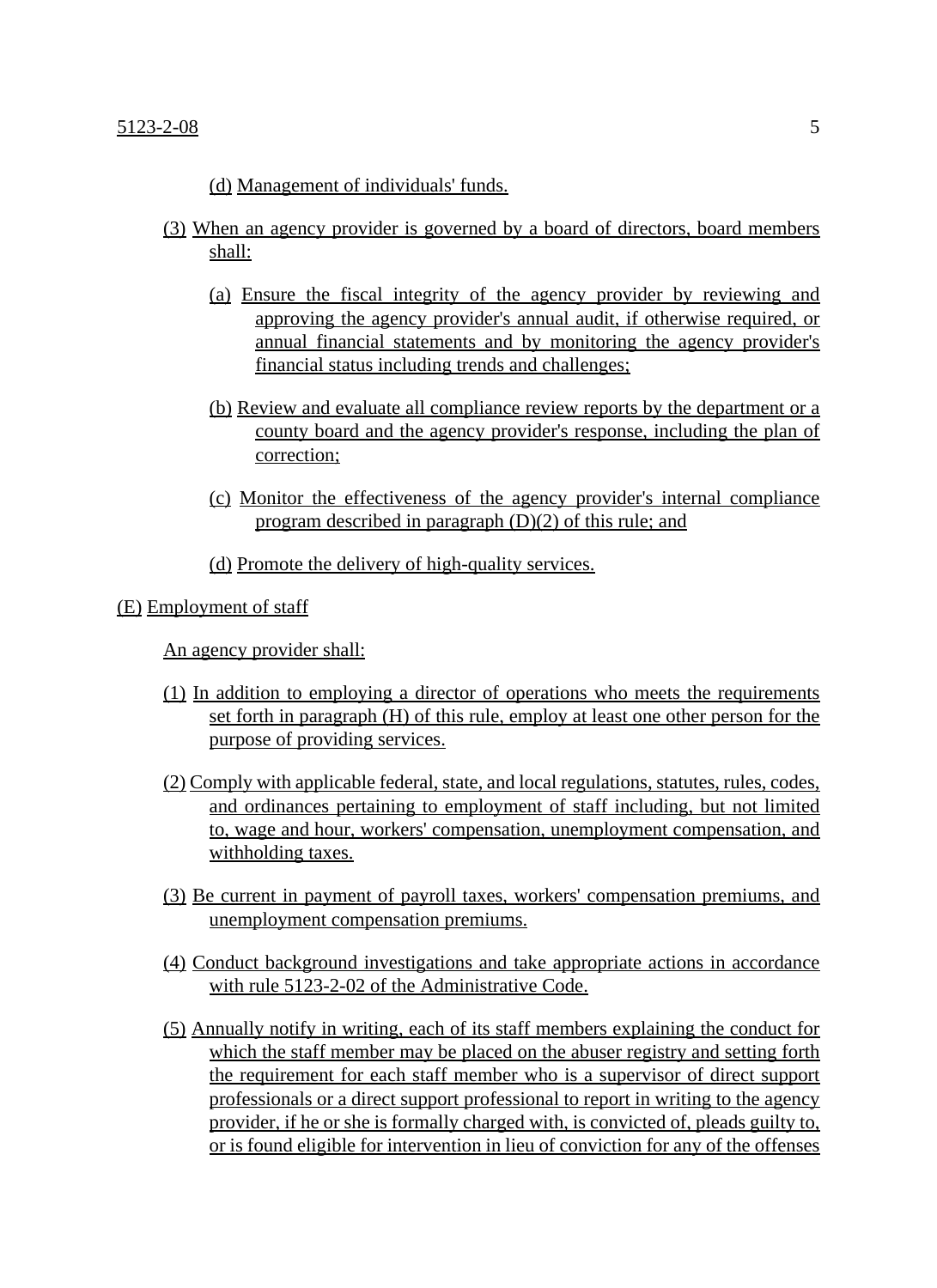listed or described in divisions  $(A)(3)(a)$  to  $(A)(3)(e)$  of section 109.572 of the Revised Code within fourteen calendar days after the date of such charge, conviction, guilty plea, or finding.

#### (F) Staff training documentation

An agency provider shall:

- (1) Develop and implement a written training plan for its director of operations, supervisors of direct support professionals, direct support professionals, and when applicable, volunteers that:
	- (a) Is consistent with the needs of individuals served, best practice, and the requirements set forth in appendix A and appendix C to this rule.
	- (b) Describes the method (e.g., written test, skills demonstration, or documented observation by supervisor) that will be used to establish competency of supervisors of direct support professionals and direct support professionals in areas of training.
	- (c) Is updated at least once every twelve months and identifies who is responsible for arranging or providing the training and projected timelines for completion of the training.
- (2) Maintain a written record of training completed by its director of operations, supervisors of direct support professionals, direct support professionals, and volunteers that includes a description of the training completed, the date of training, the duration of training, and when applicable, the instructor's name.

#### (G) Standards of service provision

An agency provider shall:

- (1) Provide services only to individuals whose needs the agency provider can meet.
- (2) Communicate effectively with each individual served by the agency provider.
- (3) Ensure that direct support professionals are knowledgeable in the individual service plan for each individual served prior to providing services to the individual.
- (4) Implement services in accordance with the individual service plan and in a personcentered manner.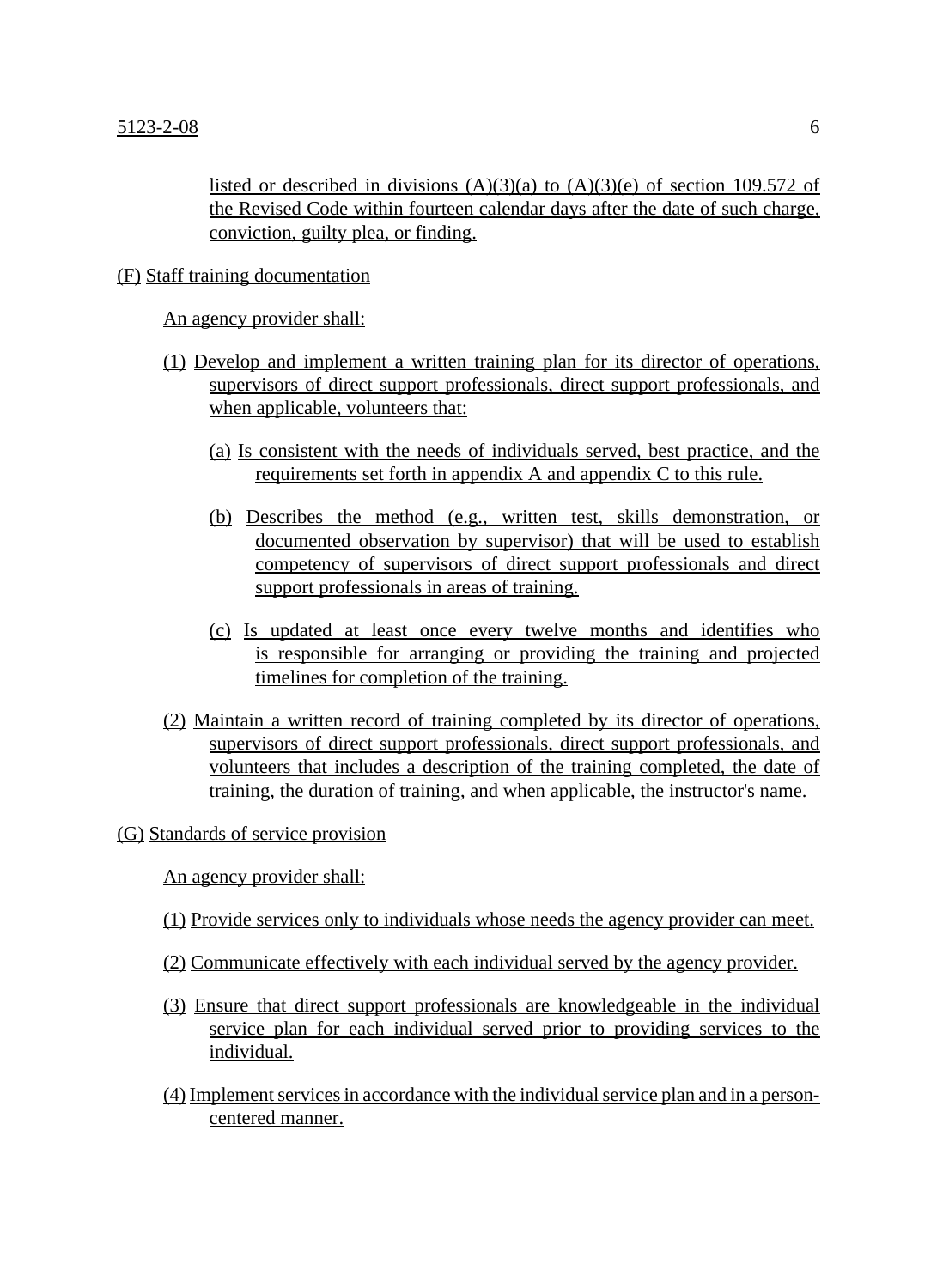- (5) Comply with the requirements of rule 5123-2-06 of the Administrative Code.
- (6) Take all reasonable steps necessary to prevent the occurrence or recurrence of major unusual incidents and unusual incidents.
- (7) Upon realization that the agency provider may be unable to continue to effectively provide services to an individual, immediately engage the individual and the individual's service and support administrator to consider alternative strategies for serving the individual that ensure the health and safety of the individual.
- (8) Notify, in writing, an individual and the individual's service and support administrator in the event that the agency provider intends to cease providing services to the individual no less than thirty calendar days prior to termination of services and convey documents and records to the individual's service and support administrator as requested.
- (9) Ensure that a direct support professional does not:
	- (a) Provide services to the direct support professional's minor child;
	- (b) Provide services to the direct support professional's spouse;
	- (c) Provide services to the minor child of the director of operations;
	- (d) Provide services to the spouse of the director of operations;
	- (e) Administer medication or perform health-related activities for individuals who receive services unless the direct support professional meets the applicable requirements of Chapters 4723., 5123., and 5126. of the Revised Code and rules adopted pursuant to those chapters; or
	- (f) Use or be under the influence of the following while providing services:

(i) Alcohol;

(ii) Illegal drugs;

- (iii) Illegal chemical substances; or
- (iv) Controlled substances that may adversely affect the direct support professional's ability to furnish services.
- (H) Requirements for director of operations
	- (1) An agency provider shall employ a director of operations who: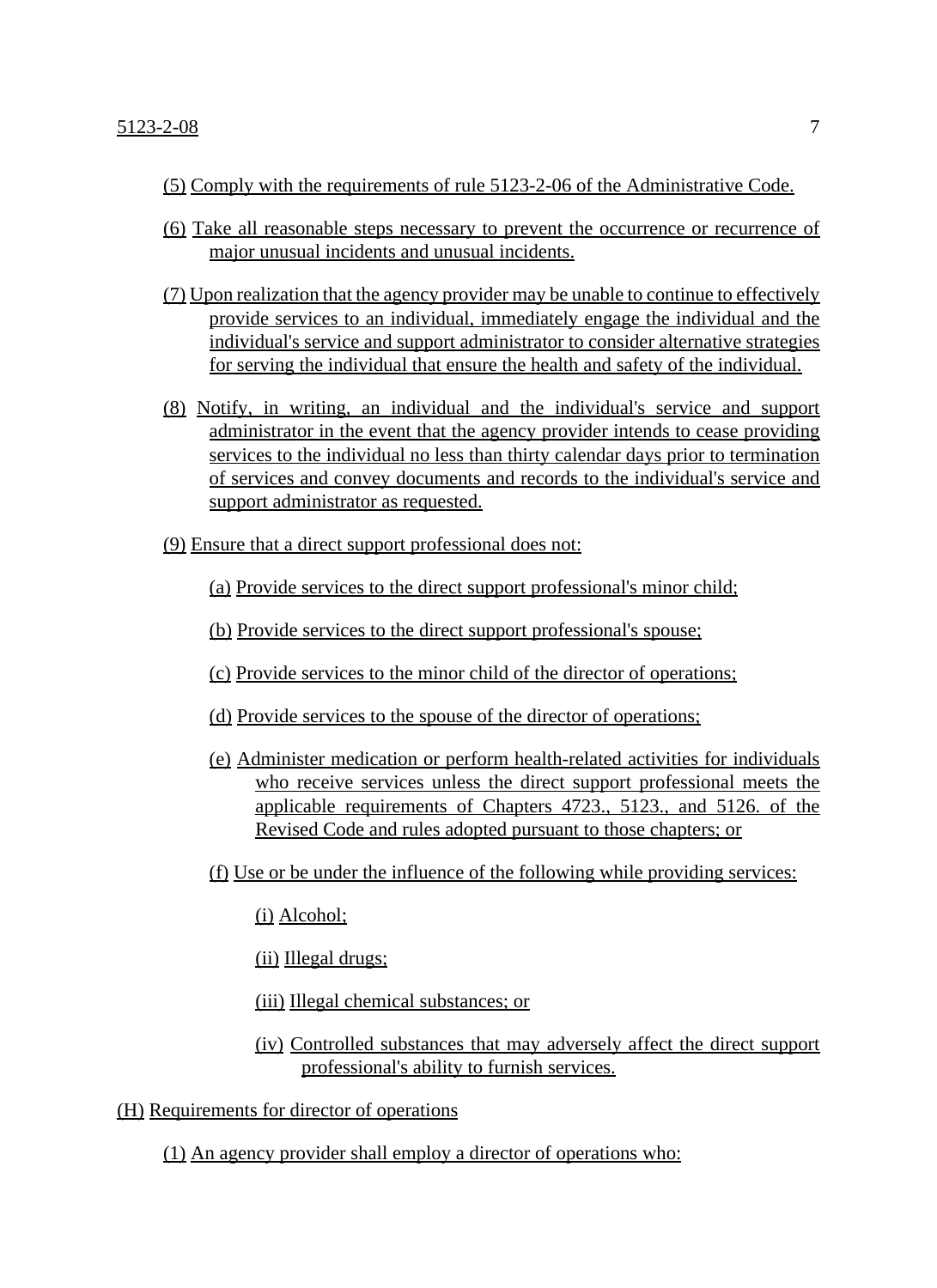- (a) Has a valid birth certificate.
- (b) Is at least twenty-one years of age.
- (c) Has a valid social security card and a valid government-issued photo identification.
- (d) Has at least:
	- (i) One year of full-time (or equivalent part-time) paid work experience in the provision of specialized services; or
	- (ii) Four years of experience providing care to a family member (i.e., parent, child, or sibling) with a developmental disability.
- (e) Has at least one year of full-time (or equivalent part-time) paid work experience in:

(i) Supervision of employees;

- (ii) Development, oversight, and/or supervision of programs or services; and
- (iii) Financial management of an organization.

(f) Holds either:

- (i) A bachelor's degree from an accredited college or university; or
- (ii) A high school diploma or certificate of high school equivalence and has at least:
	- *(a)* Four years of full-time (or equivalent part-time) paid work experience as a supervisor of specialized services; or
	- *(b)* Four years of experience providing care to a family member (i.e., parent, child, or sibling) with a developmental disability.
- (g) Is able to read, write, and understand English at a level sufficient to comply with all requirements set forth in administrative rules governing the services provided by the agency provider.
- (2) Prior to the agency provider's application for initial certification, the director of operations shall successfully complete the training specified in appendix A to this rule.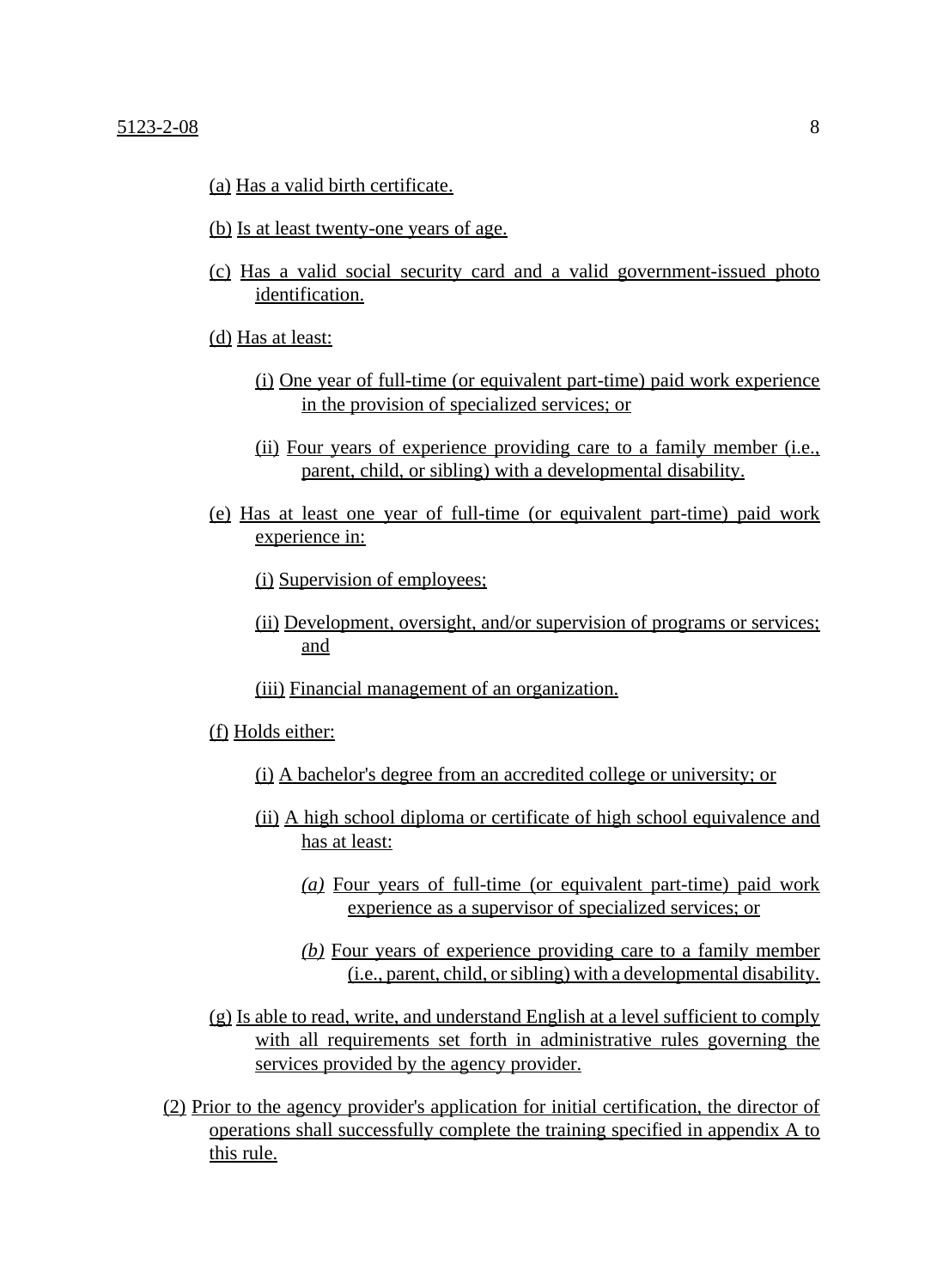- (3) On an annual basis, the director of operations shall successfully complete the training specified in appendix A to this rule.
- (4) The director of operations shall undergo a background investigation in accordance with rule 5123-2-02 of the Administrative Code and consent to be enrolled by the department in the Ohio attorney general's retained applicant fingerprint database (also known as "Rapback").

(I) Required actions and notifications regarding director of operations

- (1) An agency provider shall notify the department via the provider services management system or provider network management module, as applicable, if the director of operations is formally charged with, is convicted of, pleads guilty to, or is found eligible for intervention in lieu of conviction for any of the offenses listed or described in divisions  $(A)(3)(a)$  to  $(A)(3)(e)$  of section 109.572 of the Revised Code within fourteen calendar days after the date of such charge, conviction, guilty plea, or finding.
- (2) An agency provider shall notify the department via the provider services management system or provider network management module, as applicable, within fourteen calendar days of determining that the director of operations is or has become a related party of a person or government entity for which the department refused to issue or renew or revoked certification pursuant to section 5123.166 of the Revised Code.
- (3) An agency provider shall notify the department via the provider services management system or provider network management module, as applicable, within fourteen calendar days of determining that the director of operations has had a professional registration, certification, or license (other than a driver's license) suspended or revoked.
- (4) An agency provider shall update its record in the provider services management system or provider network management module, as applicable, within fourteen calendar days when a director of operations leaves or joins the agency provider's employ.
- (5) When the director of operations leaves an agency provider's employ, the agency provider shall report within fourteen calendar days via the provider services management system or provider network management module, as applicable, the agency provider's plan for identifying a new director of operations and to whom executive authority has been delegated in the interim period.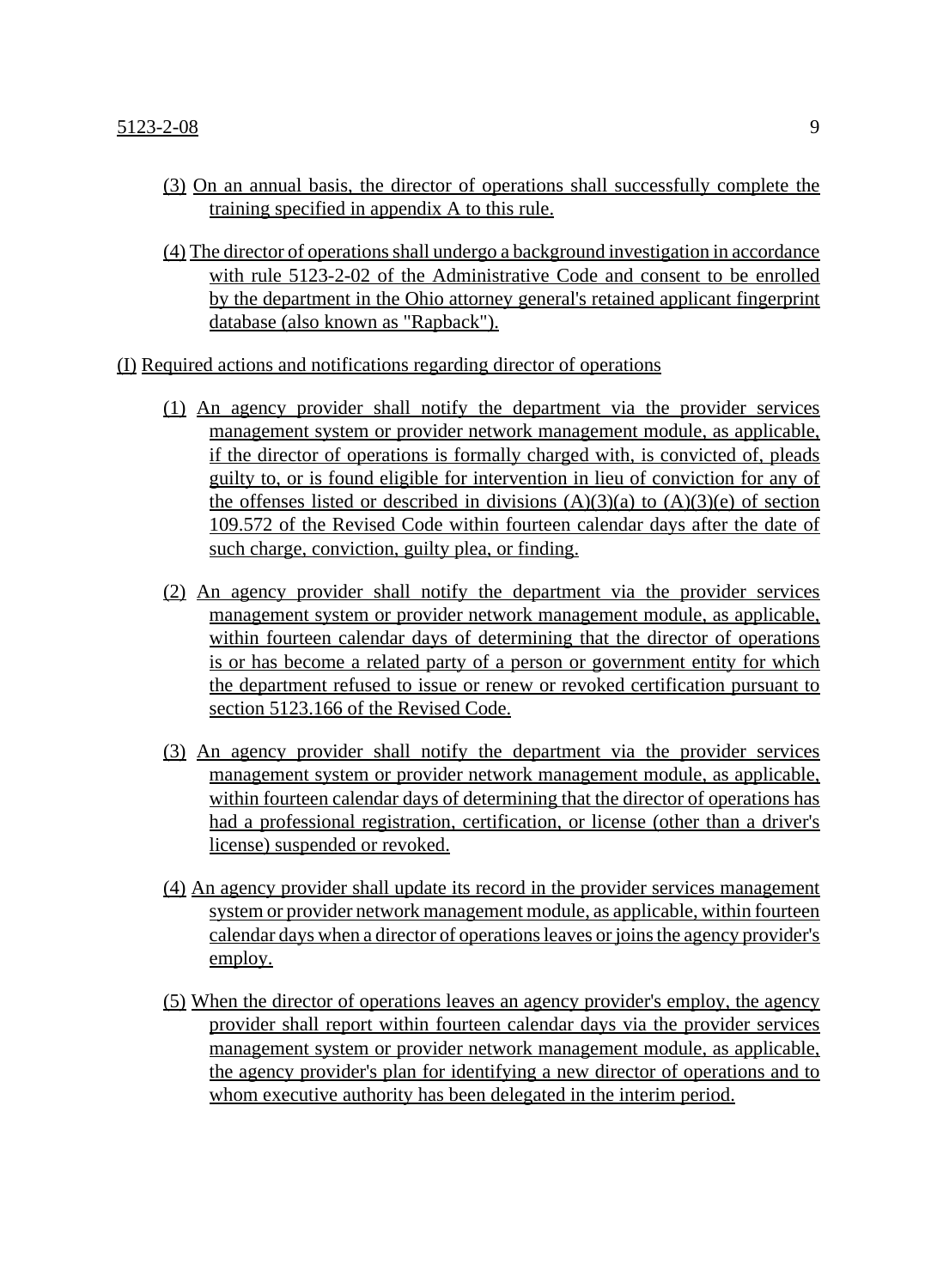- (6) A person newly appointed or employed as director of operations of an agency provider shall complete the department-provided web-based orientation for directors of operations and department-provided training in empathy-based care described in appendix A to this rule within thirty calendar days of appointment or hire.
- (7) A director of operations shall inform the department via the provider services management system or provider network management module, as applicable, if he or she serves as director of operations for more than one agency provider.
- (8) A director of operations shall inform the department via the provider services management system or provider network management module, as applicable, if he or she is or was the director of operations of an agency provider at a point in time within the last five years when the agency provider had its provider certification revoked or not renewed.
- (9) A director of operations shall designate in writing a staff member to whom executive authority has been delegated in the temporary absence of the director of operations.
- (J) Requirements for direct support professionals
	- (1) An agency provider shall ensure that each direct support professional:
		- (a) Is at least eighteen years of age.
		- (b) Meets one of the following:
			- (i) Holds a high school diploma;
			- (ii) Holds a certificate of high school equivalence;
			- (iii) On September 30, 2009, held independent provider certification issued by the department; or
			- (iv) On September 30, 2009, was employed by or under contract with an agency provider certified by the department.
		- (c) Is able to read, write, and understand English at a level sufficient to comply with all requirements set forth in administrative rules governing the services provided by the direct support professional.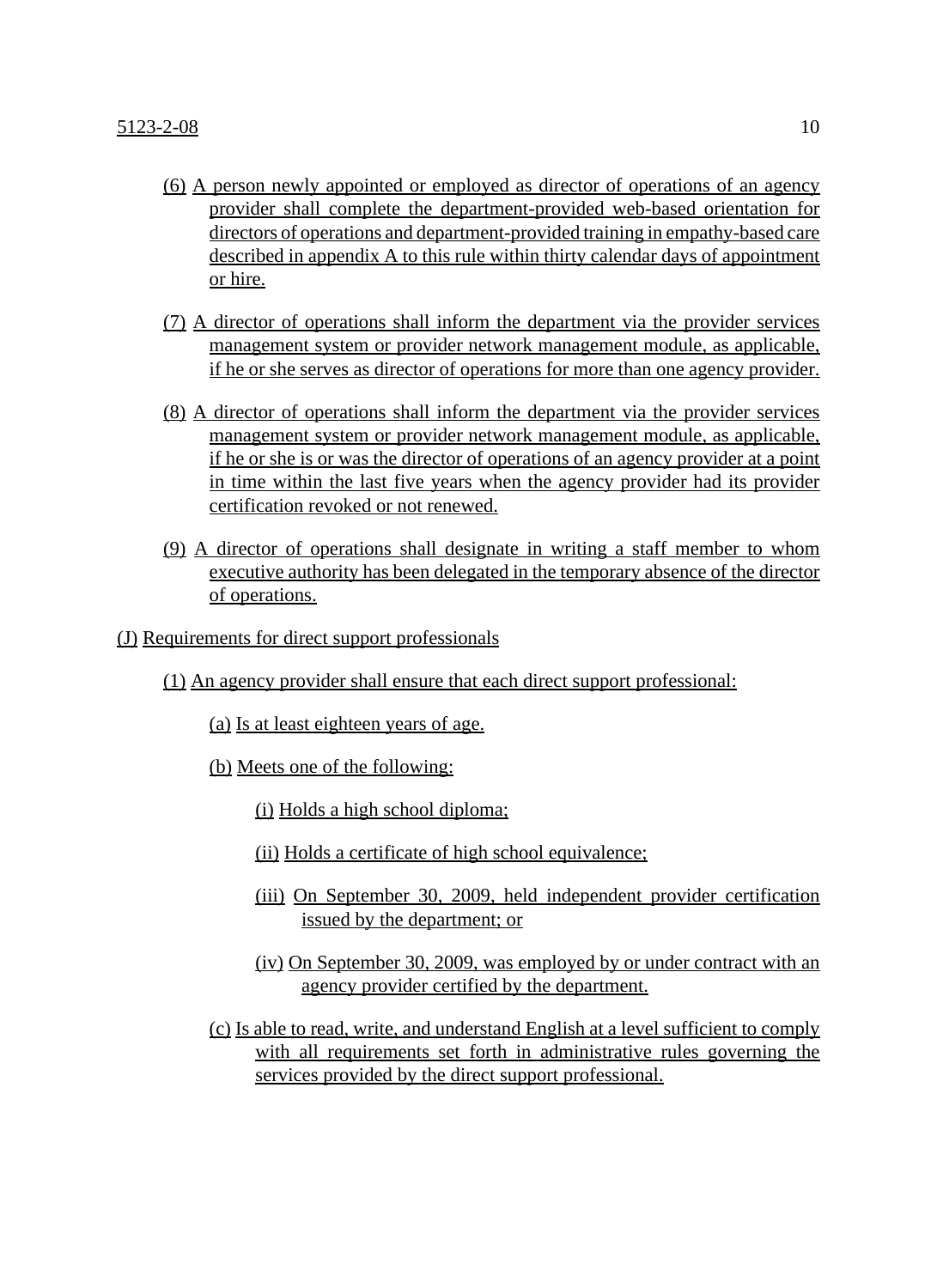- (2) An agency provider shall ensure that each direct support professional, except for direct support professionals exempted as specified in appendix B to this rule, holds and maintains:
	- (a) Valid "American Red Cross" or equivalent certification in first aid which included an in-person skills assessment completed with an approved trainer; and
	- (b) Valid "American Red Cross" or equivalent certification in cardiopulmonary resuscitation which included an in-person skills assessment completed with an approved trainer.
- (3) An agency provider shall ensure that each direct support professional, except for direct support professionals exempted as specified in appendix B to this rule, successfully completes prior to providing direct services, the training specified in appendix C to this rule.

## (K) Requirements for supervisory staff

An agency provider shall ensure that each staff member who supervises direct support professionals:

- (1) Meets the requirements set forth in paragraphs  $(J)(1)$  to  $(J)(3)$  of this rule; and
- (2) Has successfully completed training regarding all relevant duties and responsibilities of being a supervisor for the agency provider within ninety calendar days of becoming a supervisor.

## (L) Requirements for volunteers

- (1) An agency provider may engage volunteers to provide supplementary services. An agency provider shall not bill for services provided by volunteers.
- (2) An agency provider shall ensure that volunteers are at all times under supervision of paid supervisory staff of the agency provider.
- (3) An agency provider shall ensure that volunteers do not provide intimate personal care (such as dressing, showering, bathing, toileting, or changing undergarments), administer medication, or perform health-related activities.
- (4) An agency provider shall ensure that volunteers who provide more than forty hours of service working directly with individuals served by the agency provider during a calendar year: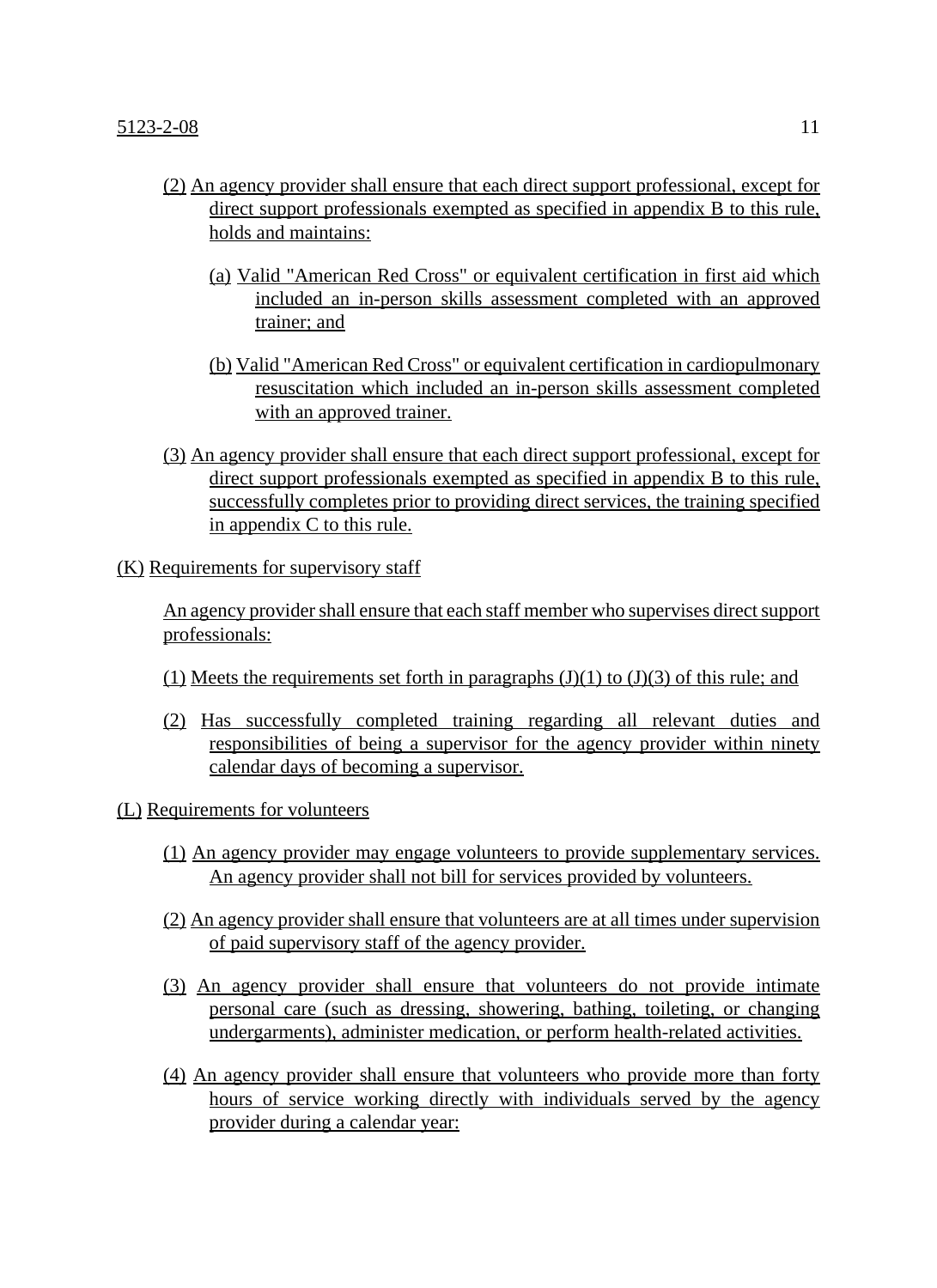#### $5123-2-08$  12

#### (a) Receive training in:

- (i) The role of a volunteer in supporting individuals served by the agency provider including the national alliance for direct support professionals code of ethics and the rights of individuals set forth in section 5123.62 of the Revised Code;
- (ii) Recognizing and reporting major unusual incidents and unusual incidents; and
- (iii) An overview of emergency procedures.
- (b) Undergo background investigations.
	- (i) The background investigation for a volunteer shall include:
		- *(a)* Requiring the volunteer to submit a statement to the agency provider with the volunteer's signature attesting that he or she has not been convicted of, pleaded guilty to, or been found eligible for intervention in lieu of conviction for any of the offenses listed or described in divisions  $(A)(3)(a)$  to  $(A)(3)$ (e) of section 109.572 of the Revised Code.
		- *(b)* Requiring the volunteer to sign an agreement under which the volunteer agrees to notify the agency provider within fourteen calendar days if the volunteer is formally charged with, is convicted of, pleads guilty to, or is found eligible for intervention in lieu of conviction for any of the offenses listed or described in divisions  $(A)(3)(a)$  to  $(A)(3)(e)$  of section 109.572 of the Revised Code. The agreement shall provide that failure to make the notification may result in termination of the volunteer's services.
		- *(c)* Checking each of the databases described in paragraph (C)(2) of rule 5123-2-02 of the Administrative Code to determine if the volunteer is included.
		- *(d)* Obtaining a criminal records check conducted by the Ohio bureau of criminal identification and investigation. If the volunteer does not present proof that he or she has been a resident of Ohio for the five-year period immediately prior to the date upon which the criminal records check is requested, the criminal records check shall include information from the federal bureau of investigation.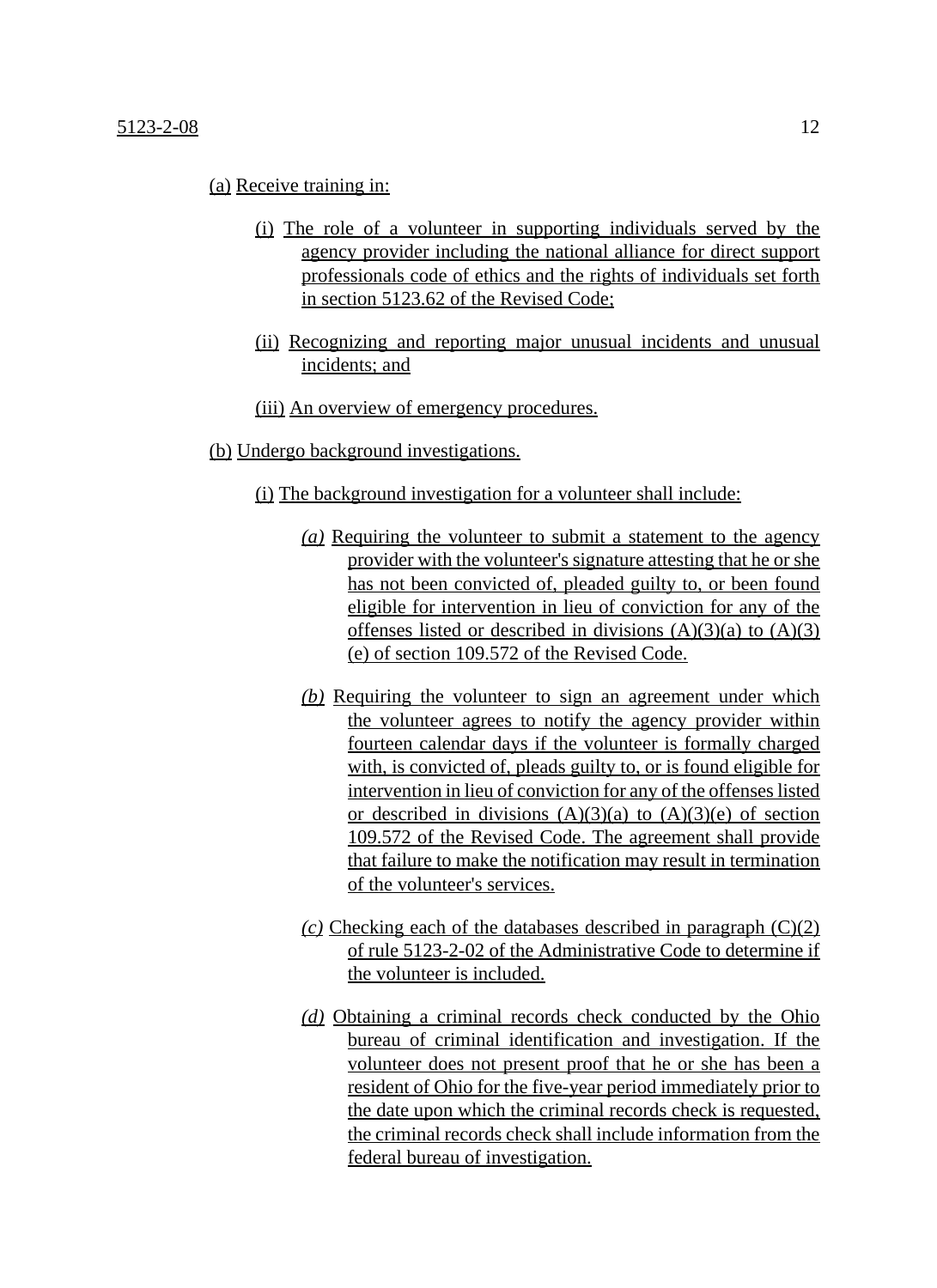- (ii) The agency provider shall, at a frequency of no less than once every five years, conduct a background investigation in accordance with paragraph  $(L)(4)(b)(i)$  of this rule for each volunteer.
- (iii) The agency provider shall not engage or continue to engage a volunteer who:
	- *(a)* Is included in one or more of the databases described in paragraphs  $(C)(2)(a)$  to  $(C)(2)(f)$  of rule 5123-2-02 of the Administrative Code; or
	- *(b)* Has a conviction for, pleads guilty to, or is found eligible for intervention in lieu of conviction for any of the offenses listed or described in divisions  $(A)(3)(a)$  to  $(A)(3)(e)$  of section 109.572 of the Revised Code if the corresponding exclusionary period as specified in paragraph (E) of rule 5123-2-02 of the Administrative Code has not elapsed.

(M) Procedure for obtaining initial agency provider certification

- (1) An applicant for initial agency provider certification shall submit an application via the provider services management system, for supported living services and the specific home and community-based services the applicant seeks to provide in accordance with procedures prescribed by the department. The application shall include required signatures and supporting documentation to demonstrate that standards are met as required by this rule and rules in Chapters 5123-9 and 5123:2-9 of the Administrative Code for the specific home and communitybased services the applicant seeks to provide including, but not limited to:
	- (a) A certificate of good standing from the Ohio secretary of state demonstrating the agency provider's status as a for-profit corporation, nonprofit corporation, limited liability company, or limited liability partnership.
	- (b) Proof of an unencumbered line of credit in the agency provider's name in an amount of at least ten thousand dollars.
	- (c) A certificate of general liability insurance in an amount of at least one million dollars which includes coverage for individuals' losses due to theft or property damage.
	- (d) Proof that the agency provider employs a director of operations who meets the requirements set forth in this rule.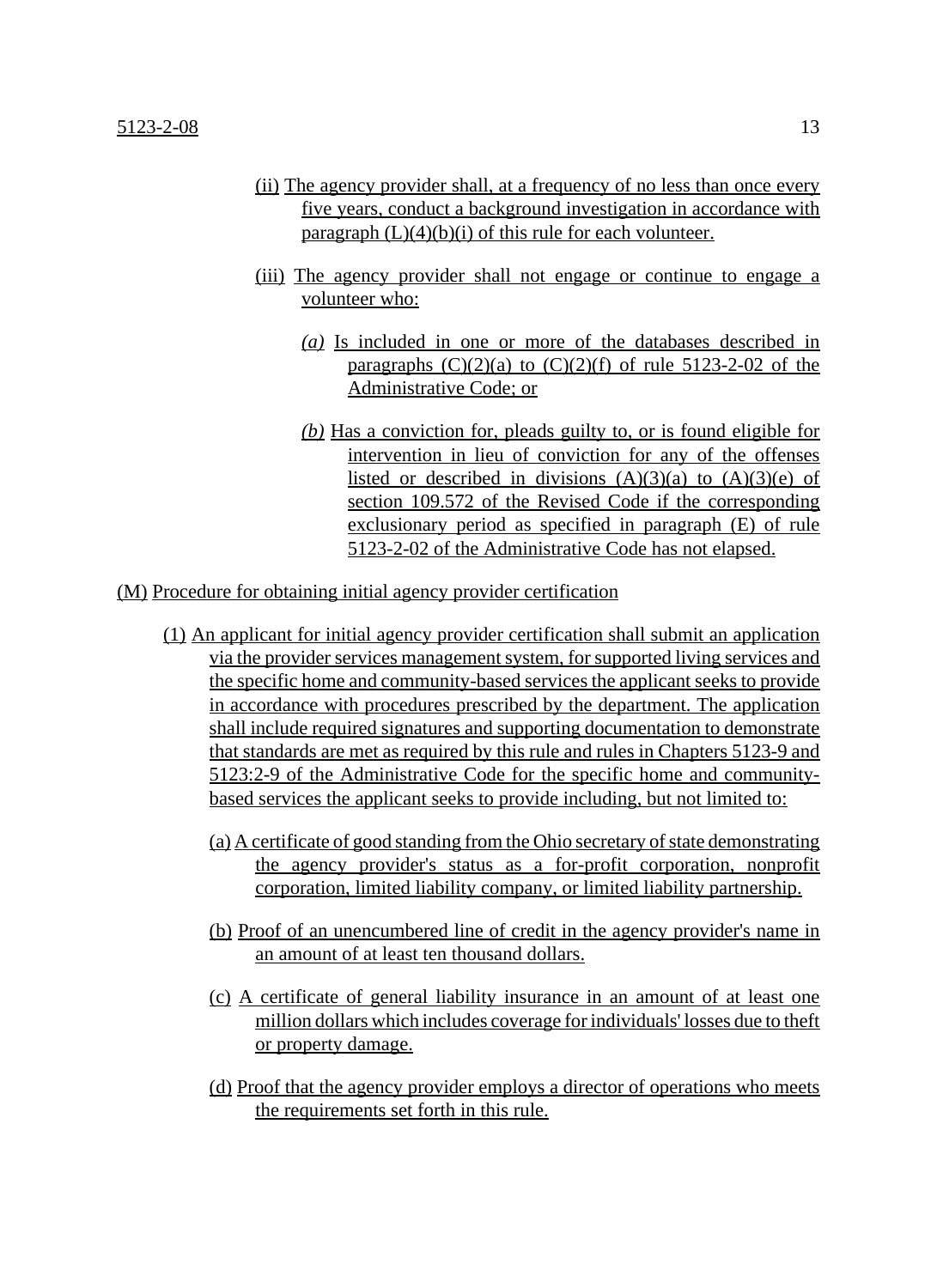- (e) Proof that in addition to employing a director of operations, the agency provider employs at least one other person for the purpose of providing services.
- (f) An employer identification number from the internal revenue service.
- (g) A certificate of policy from the Ohio bureau of workers' compensation.
- (h) The name, country of birth, date of birth, and social security number for any person having a financial interest of five per cent or more in the agency provider (including a direct, indirect, security, or mortgage financial interest).
- (i) Written policies and procedures that address the agency provider's management practices regarding:
	- (i) Confidentiality of individuals' records;
	- (ii) Management of individuals' funds;
	- (iii) Reporting and investigation of major unusual incidents and unusual incidents; and
	- (iv) Documentation and billing for services.
- $(i)$  The application fee specified in paragraph  $(Q)$  of this rule except when, based on the specific home and community-based services to be provided, the applicant is exempted from paying an application fee in accordance with appendix D to this rule.
- (k) The criminal records check by the Ohio bureau of criminal identification and investigation, and when applicable by the federal bureau of investigation, for the director of operations.
- (2) The department will review an application within thirty calendar days of receipt of all required components to determine if the applicant meets the standards for the requested certification.
	- (a) If the department determines an applicant seeking to provide home and community-based services meets the standards for the requested certification, the department will initiate the process for the applicant to obtain a medicaid provider agreement from the Ohio department of medicaid. The applicant may be subject to an on-site visit by the Ohio department of medicaid or its designee in accordance with rule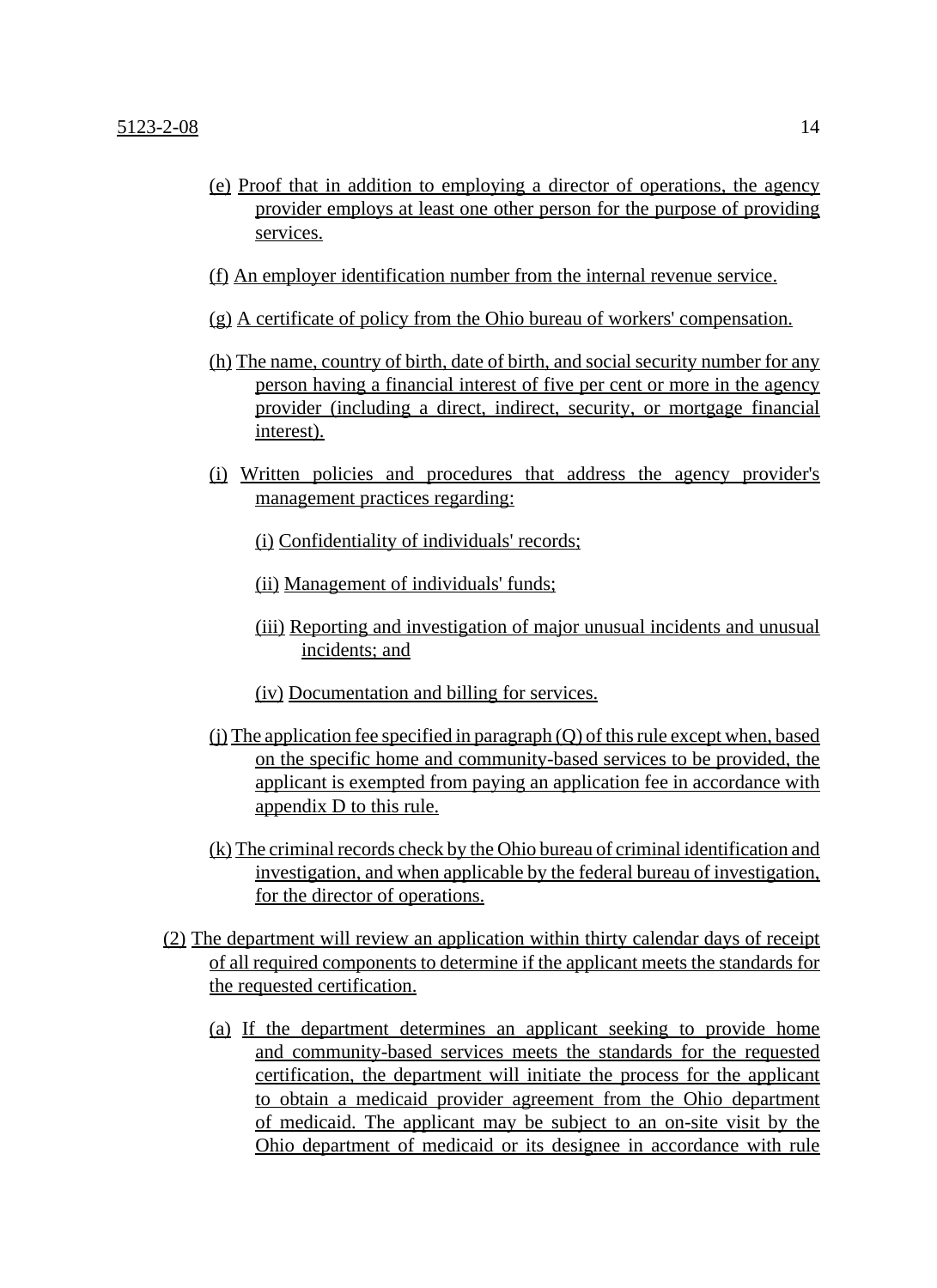5160-1-17.8 of the Administrative Code; successful completion of the onsite visit is required prior to issuance of the medicaid provider agreement by the Ohio department of medicaid and certification issued by the department.

- (b) If, upon review of the application, the department determines that supporting documentation does not demonstrate that the applicant meets the standards for the requested certification, the department will notify the applicant by electronic mail and advise that the applicant has thirty calendar days to submit components needed to demonstrate that the applicant meets the standards for the requested certification.
	- (i) When the department receives components needed to demonstrate that the applicant meets the standards for the requested certification within the specified thirty calendar days, the application will be advanced for processing.
	- (ii) When an applicant fails to submit components needed to demonstrate that the applicant meets the standards for the requested certification within the specified thirty calendar days, the department will take no further action with respect to the application.
- (3) When the department has determined the applicant meets the standards for the requested certification and, when applicable, after the Ohio department of medicaid has issued a medicaid provider agreement to an applicant seeking to provide home and community-based services, the department will notify the applicant by electronic mail that certification is approved. The notification will specify the effective date and expiration date of the certification and the specific services for which the applicant is certified.
- (4) The department's review of an application may extend beyond thirty calendar days when:
	- (a) One or more of the submitted documents requires verification; or
	- (b) The director of operations:
		- (i) Has a conviction or notation on his or her criminal records check by the Ohio bureau of criminal identification and investigation or the federal bureau of investigation;
		- (ii) Is included in one or more of the databases described in paragraph (C)(2) of rule 5123-2-02 of the Administrative Code;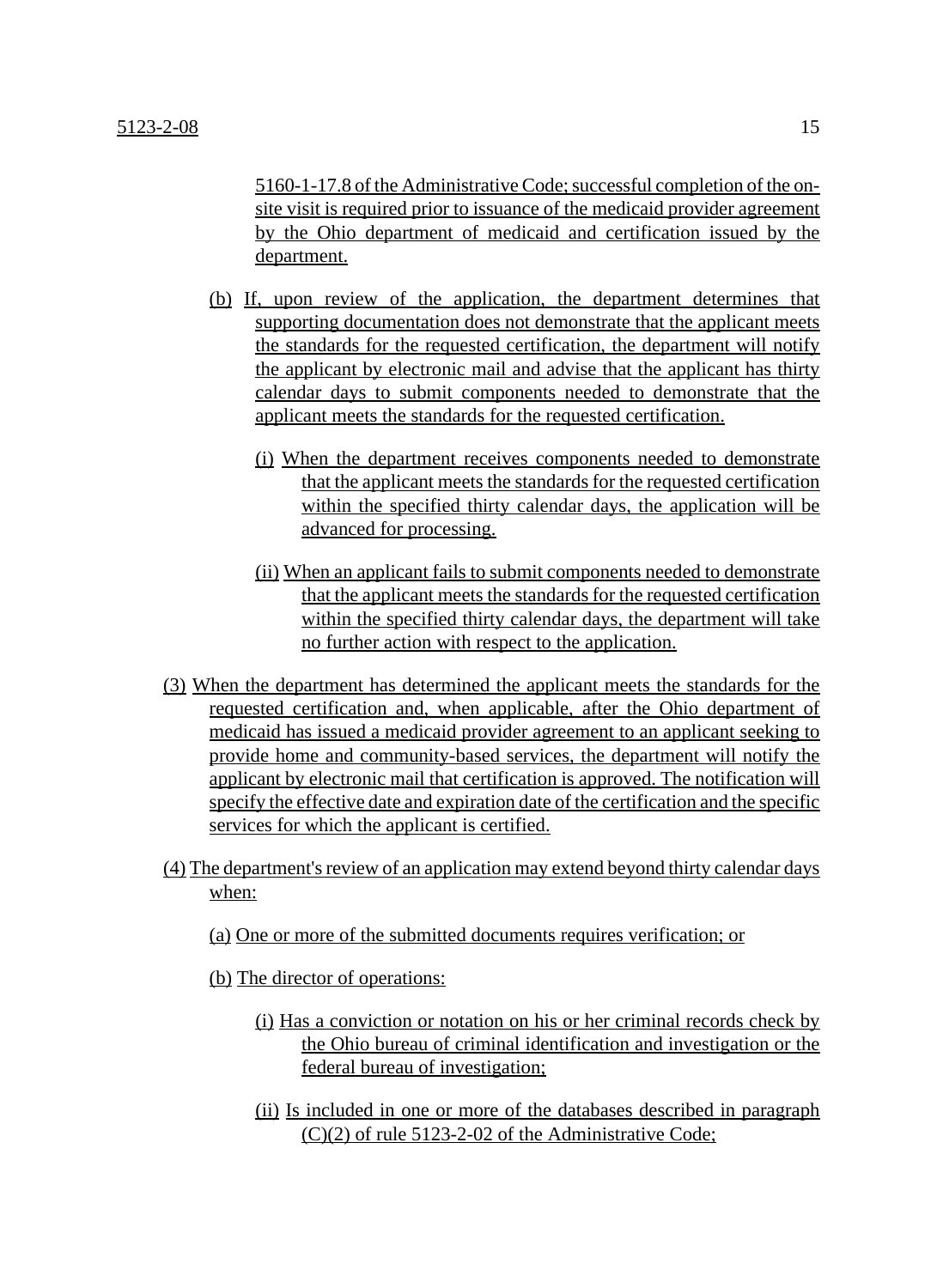- (iii) Is the primary person involved in a major unusual incident;
- (iv) Is under consideration for placement on the abuser registry; or
- (v) Is a related party to an agency provider or an independent provider whose certification has been suspended or revoked or is proposed for revocation.
- (5) When the department determines an applicant does not meet the standards for the requested certification, the department will notify the applicant in accordance with paragraph (S)(3) of this rule that the certification is denied. The notification will specify the reason for denial.
- (N) Procedure for obtaining certification to provide additional home and community-based services during the term of existing department-issued certification
	- (1) A certified agency provider seeking to provide additional home and communitybased services shall submit an application via the provider services management system, for the additional home and community-based services the agency provider seeks to provide including:
		- (a) Required signatures and supporting documentation to demonstrate that standards are met as required by this rule and rules in Chapters 5123-9 and 5123:2-9 of the Administrative Code for the specific home and community-based services the applicant seeks to provide.
		- (b) The application fee specified in paragraph (Q) of this rule except when, based on the specific home and community-based services to be provided, the applicant is exempted from paying an application fee in accordance with appendix D to this rule.
	- (2) The department will review an application within thirty calendar days of receipt of all required components to determine if the applicant meets the standards for the requested certification. If, upon review of the application, the department determines that supporting documentation does not demonstrate that the applicant meets the standards for the requested certification, the department will notify the applicant by electronic mail and advise that the applicant has thirty calendar days to submit components needed to demonstrate that the applicant meets the standards for the requested certification.
		- (a) When the department receives components needed to demonstrate that the applicant meets the standards for the requested certification within the specified thirty calendar days, the application will be advanced for processing.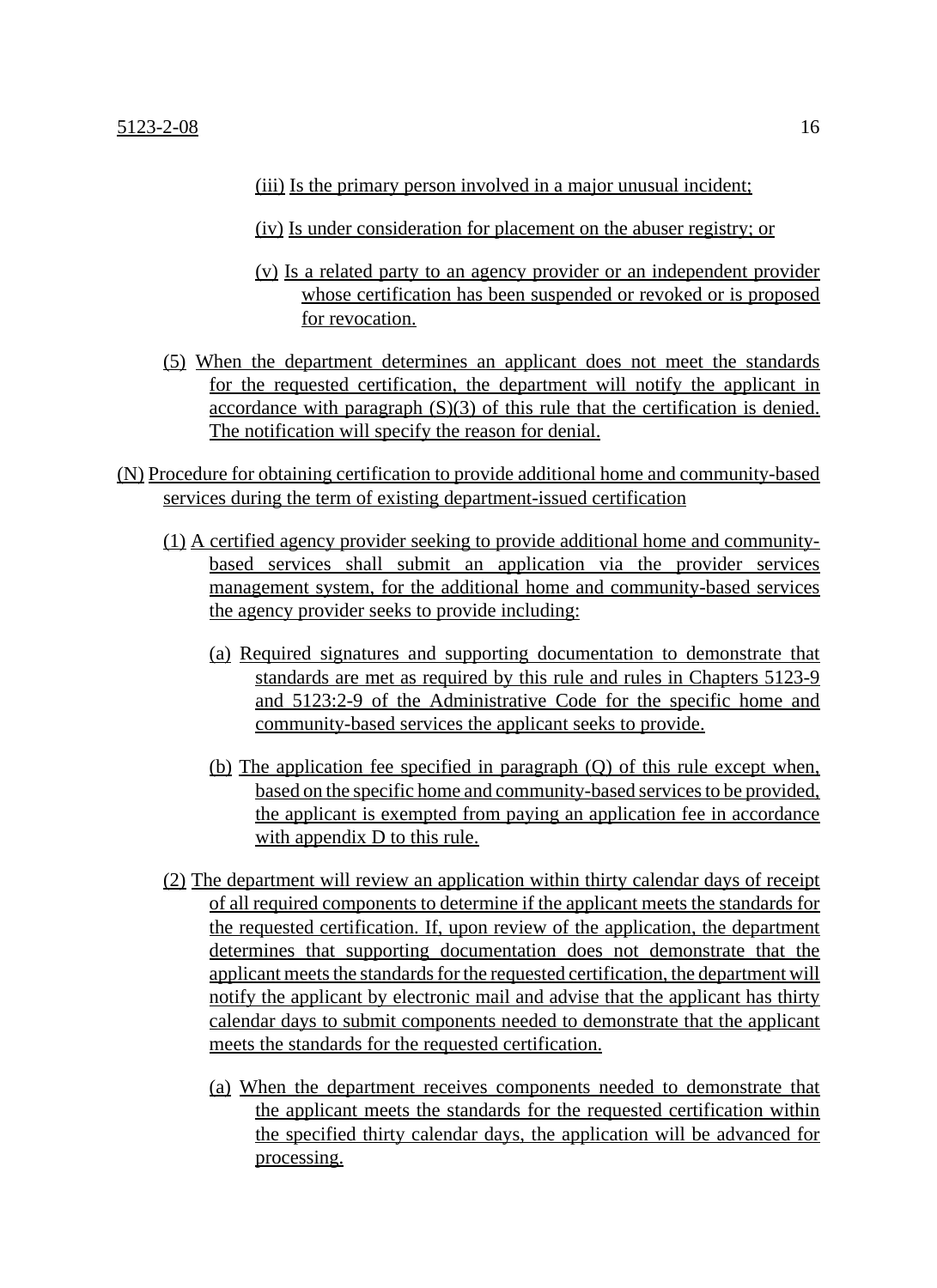- (b) When an applicant fails to submit components needed to demonstrate that the applicant meets the standards for the requested certification within the specified thirty calendar days, the department will take no further action with respect to the application.
- (3) When the department determines the applicant meets the standards for the requested certification, the department will notify the applicant by electronic mail that certification is approved. The notification will specify the effective date and expiration date of the certification and the specific services for which the applicant is certified.
- (4) When the department determines the applicant does not meet the standards for the requested certification, the department will notify the applicant in accordance with paragraph (S)(3) of this rule that the certification is denied. The notification will specify the reason for denial.
- (O) Procedure for obtaining renewal agency provider certification
	- (1) The department will notify an agency provider by electronic mail to the address in the provider services management system or provider network management module, as applicable, of required certification renewal no later than ninety calendar days prior to the date the agency provider's certification expires. The notification will describe the procedures for submitting the certification renewal application in accordance with this rule.
	- (2) The agency provider shall submit the certification renewal application via the provider services management system including:
		- (a) Required signatures and supporting documentation to demonstrate that standards are met as required by this rule and rules in Chapters 5123-9 and 5123:2-9 of the Administrative Code for the specific home and community-based services the applicant seeks to provide;
		- (b) The application fee specified in paragraph (Q) of this rule except when, based on the specific home and community-based services to be provided, the applicant is exempted from paying an application fee in accordance with appendix D to this rule; and
		- (c) The criminal records check by the Ohio bureau of criminal identification and investigation, and when applicable by the federal bureau of investigation, for the director of operations, unless the director of operations has been enrolled without interruption in the Ohio attorney general's retained applicant fingerprint database (also known as "Rapback") for the entire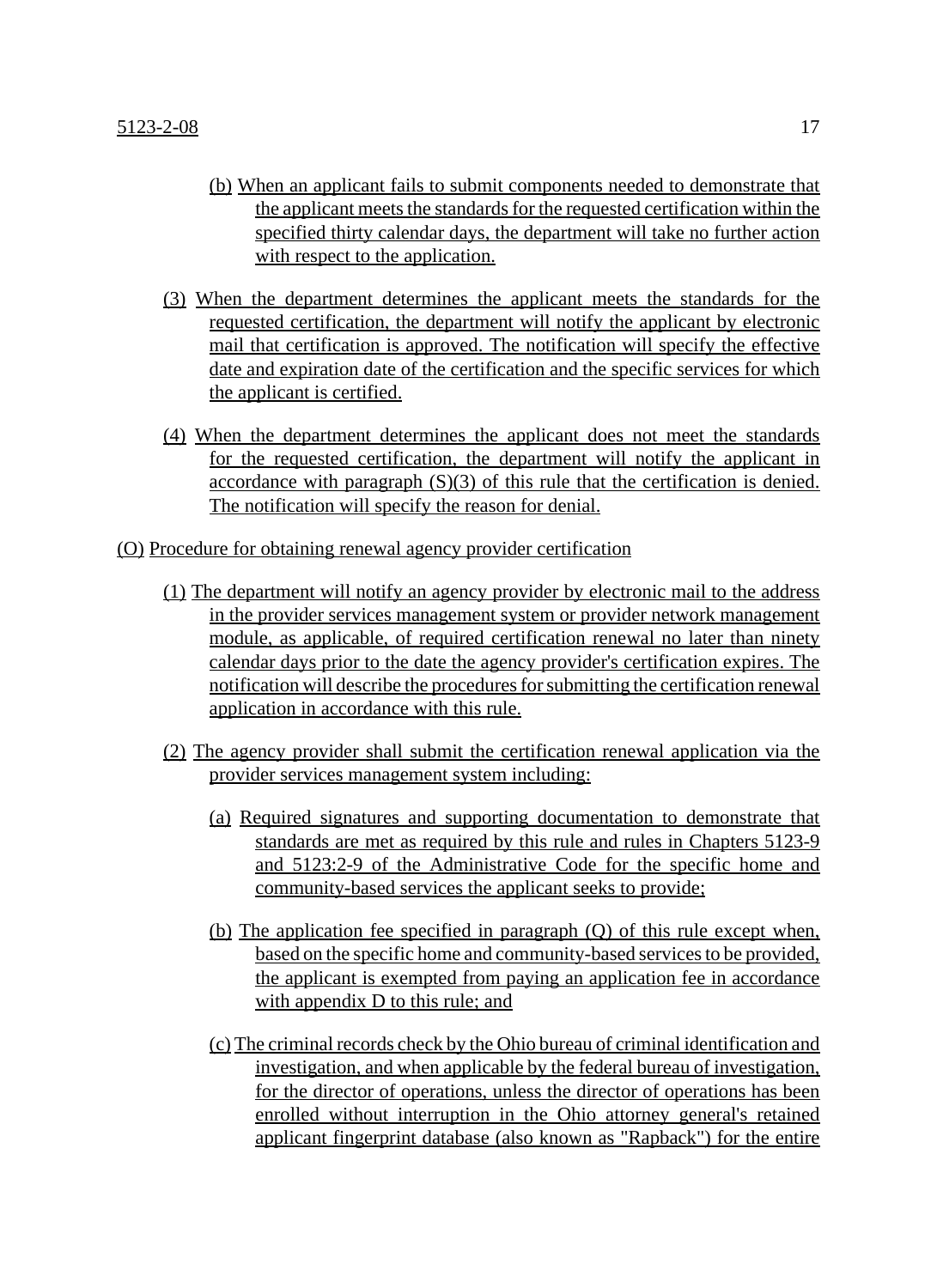previous certification term and has been a resident of Ohio without interruption for the past five years.

- (3) The department will review an application within thirty calendar days of receipt of all required components to determine if the applicant meets the standards for the requested certification.
	- (a) If the department determines an applicant meets the standards for the requested certification, the department will notify the applicant by electronic mail that certification is approved. The notification will specify the effective date and expiration date of the certification and the specific services for which the applicant is certified.
	- (b) If, upon review of the application, the department determines that supporting documentation does not demonstrate that the applicant meets the standards for the requested certification, the department will notify the applicant by electronic mail and advise that the applicant has thirty calendar days to submit components needed to demonstrate that the applicant meets the standards for the requested certification.
		- (i) When the department receives components needed to demonstrate that the applicant meets the standards for the requested certification within the specified thirty calendar days, the application will be advanced for processing.
		- (ii) When an applicant fails to submit components needed to demonstrate that the applicant meets the standards for the requested certification within the specified thirty calendar days, the department will take no further action with respect to the application.
- (4) The department's review of an application may extend beyond thirty calendar days when:
	- (a) One or more of the submitted documents requires verification; or
	- (b) The director of operations:
		- (i) Has a conviction or notation on his or her criminal records check by the Ohio bureau of criminal identification and investigation or the federal bureau of investigation;
		- (ii) Is included in one or more of the databases described in paragraph (C)(2) of rule 5123-2-02 of the Administrative Code;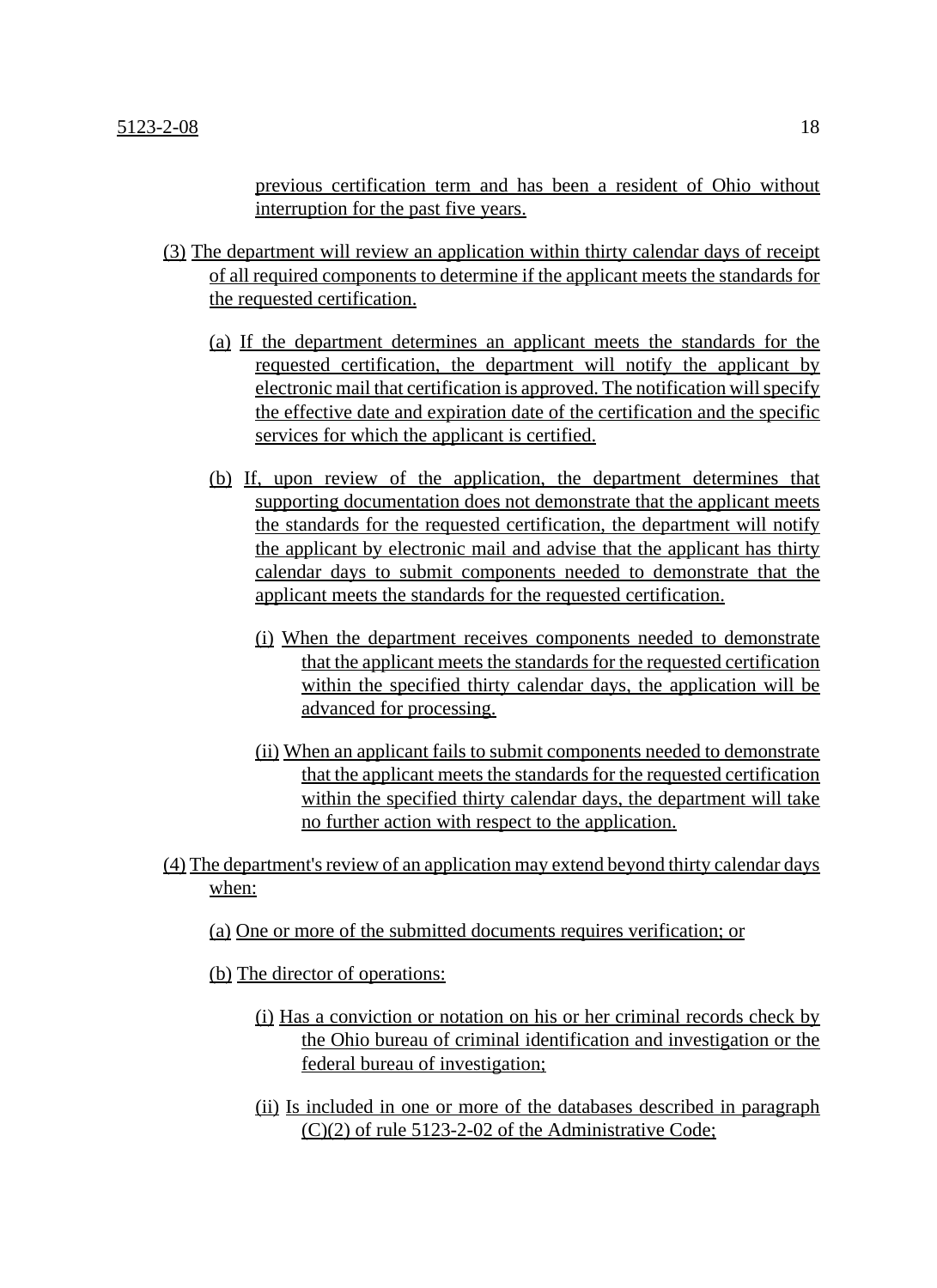(iii) Is the primary person involved in a major unusual incident;

(iv) Is under consideration for placement on the abuser registry; or

- (v) Is a related party to an agency provider or an independent provider whose certification has been suspended or revoked or is proposed for revocation.
- (5) When the department determines an applicant does not meet the standards for the requested certification, the department will notify the applicant in accordance with paragraph (S)(3) of this rule that the certification is denied. The notification will specify the reason for denial.
- (6) When an agency provider submits an application for renewal certification prior to certification expiration that demonstrates the applicant meets the standards for the requested renewal certification, the agency provider's certification will be renewed without lapse.
- (7) When an agency provider submits an application for renewal certification fewer than forty-five calendar days in advance of certification expiration that demonstrates the applicant meets the standards for the requested renewal certification, the agency provider may experience a gap in its ability to bill for services provided between the date of certification expiration and the date the renewal certification is approved. Once the renewal certification is approved, however, the agency provider may bill for services provided during that period.
- (8) When an agency provider submits an application for renewal certification after certification expiration, there shall be a lapse of certification from the date of certification expiration to the date the department receives an application for renewal certification that demonstrates the applicant meets the standards for the requested renewal certification. The agency provider shall not provide services nor be reimbursed for provision of services during the lapse.
- (9) An agency provider shall not provide services nor submit claims for reimbursement for services provided subsequent to expiration of the agency provider's certification.
- (P) Application for certification subsequent to expiration
	- (1) An applicant whose certification has been expired for less than one year shall be required to apply for and meet the requirements for renewal certification.
	- (2) An applicant whose certification has been expired for one year or more shall be required to apply for and meet the requirements for initial certification.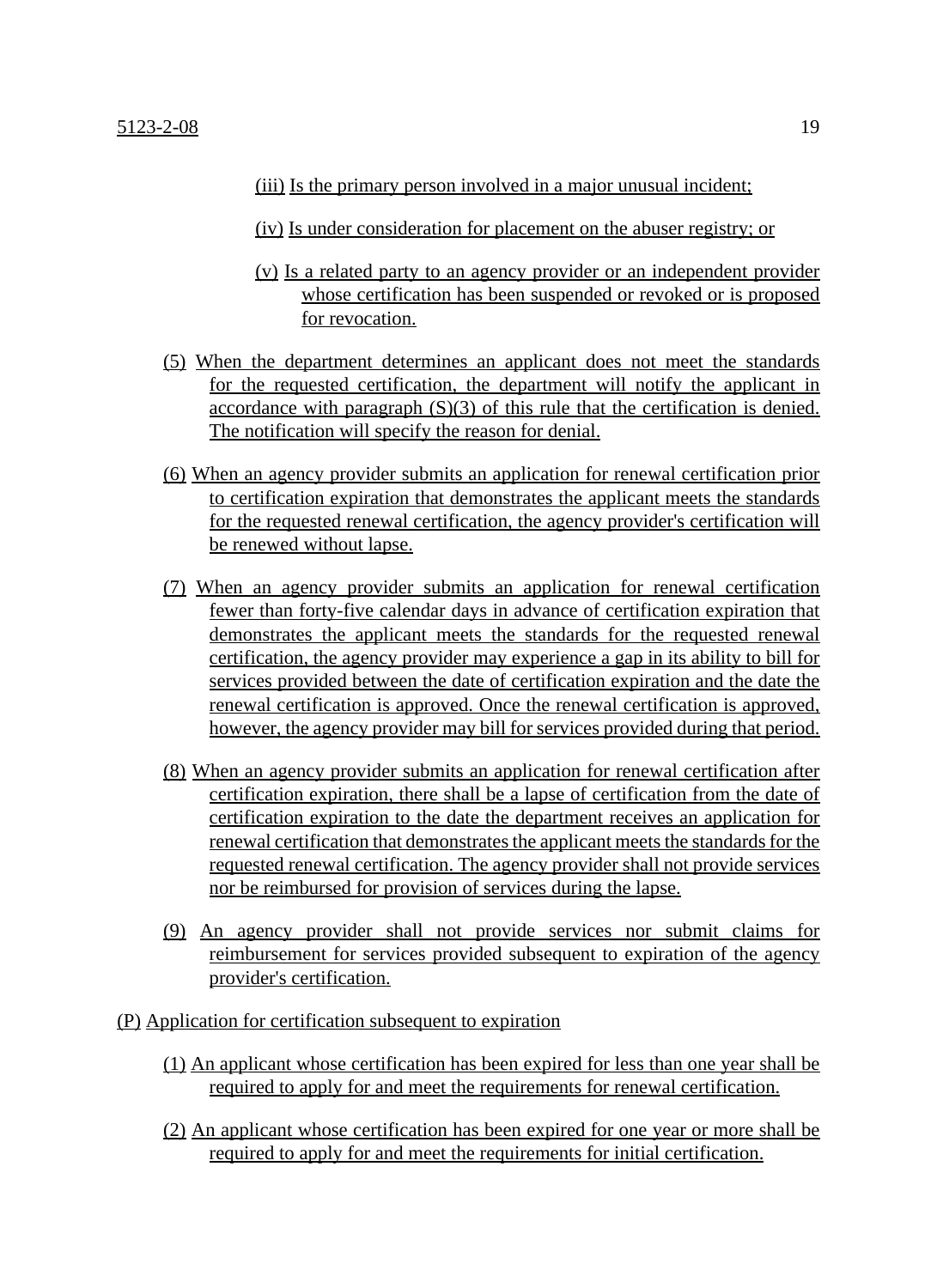## (Q) Application fees

- (1) Applicants seeking certification to provide services, other than those exempted in accordance with appendix D to this rule, shall submit an application fee at the time of application for initial certification, application for certification to provide additional home and community-based services during the term of existing department-issued certification, and application for renewal certification.
	- (a) Application fees for initial certification and renewal certification
		- (i) The application fee for a small agency provider (i.e., one that serves or plans to serve fifty or fewer individuals) seeking initial certification or renewal certification is eight hundred dollars.
		- (ii) The application fee for a large agency provider (i.e., one that serves or plans to serve fifty-one or more individuals) seeking initial certification or renewal certification is one thousand six hundred dollars.
	- (b) Application fees for certification to provide additional home and community-based services during the term of existing department-issued certification
		- (i) The application fee for a small agency provider (i.e., one that serves or plans to serve fifty or fewer individuals) seeking certification to provide additional home and community-based services is seventyfive dollars.
		- (ii) The application fee for a large agency provider (i.e., one that serves or plans to serve fifty-one or more individuals) seeking certification to provide additional home and community-based services is one hundred fifty dollars.
- (2) Applicants shall pay application fees by electronic check or credit card.
- (3) Application fees are non-refundable.
- (4) The department will invalidate a certification issued to an applicant whose application fees cannot be collected due to non-sufficient funds available or for any other reason. An agency provider whose certification is invalidated in accordance with this paragraph shall be required to initiate and submit an entirely new application via the provider services management system.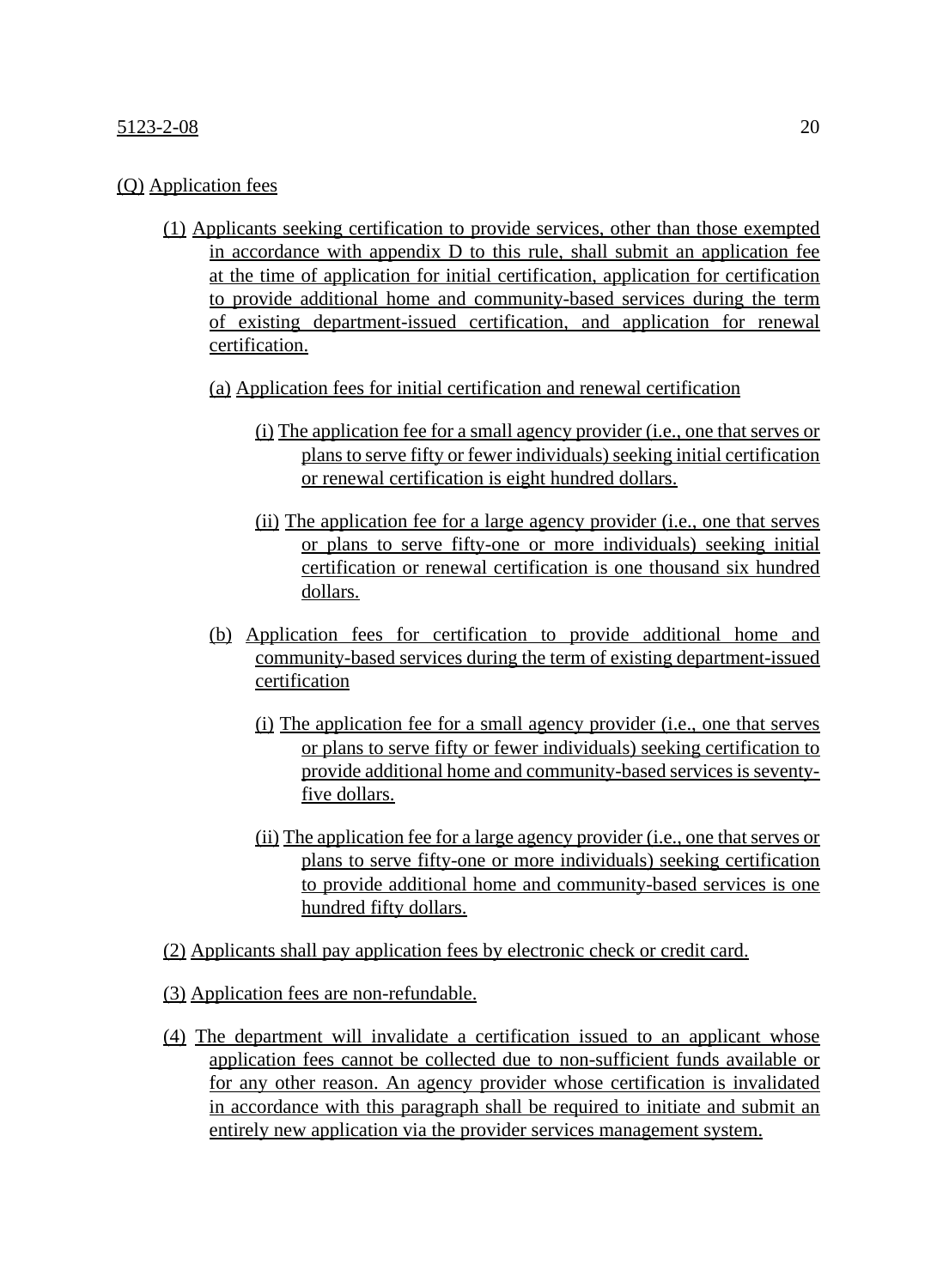## $5123-2-08$  21

## (R) Certification terms

- (1) Initial certification will be issued for a term of three years.
- (2) Renewal certification will be issued for a term of three years.
- (3) Certification to provide additional home and community-based services will be issued for the remainder of the term of the applicant's existing certification.
- (S) Denial, suspension, or revocation of certification
	- (1) Agency providers shall be subject to monitoring and compliance reviews as set forth in rules promulgated by the department. Failure to comply with this rule or other rules governing services provided by the agency provider may result in corrective action by the department, up to and including suspension, summary suspension, denial, or revocation of certification.
	- (2) The department may deny, suspend, or revoke an agency provider's certification for good cause pursuant to section 5123.166 of the Revised Code.
	- (3) When denying, suspending, or revoking certification pursuant to this rule, the department will comply with the notice and hearing requirements of Chapter 119. of the Revised Code and section 5123.166 of the Revised Code.
	- (4) When the department denies an application for renewal certification, the agency provider shall comply with the department's adjudication order within thirty calendar days of the date of the mailing of the order.
- (T) Department's authority to waive provisions of this rule
	- (1) For good cause, the department may waive a provision of this rule. The department's decision to waive a provision of this rule will not be contrary to the rights, health, or safety of individuals served.
	- (2) An agency provider or applicant for agency provider certification may initiate a request for the department to waive a provision of this rule by submitting the request with justification in writing.
		- (a) The department may ask for input regarding the request from individuals served, individuals' guardians, or county boards.
		- (b) The department will grant or deny a request within fourteen calendar days of receipt of the request or within such longer period of time as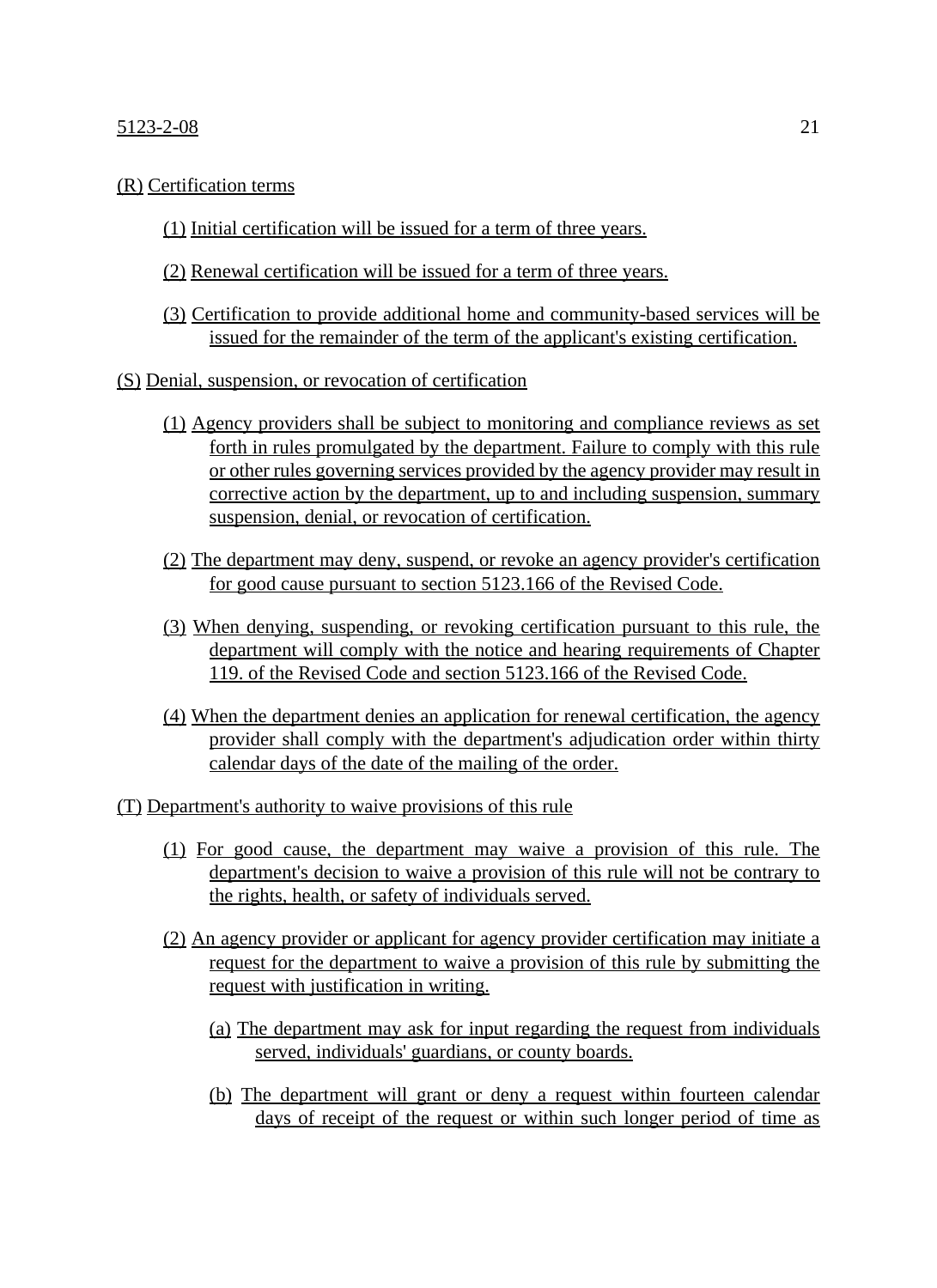the department deems necessary and may put whatever conditions on approval as determined to be necessary.

(c) The department's decision regarding a request to waive a provision of this rule is not subject to appeal.